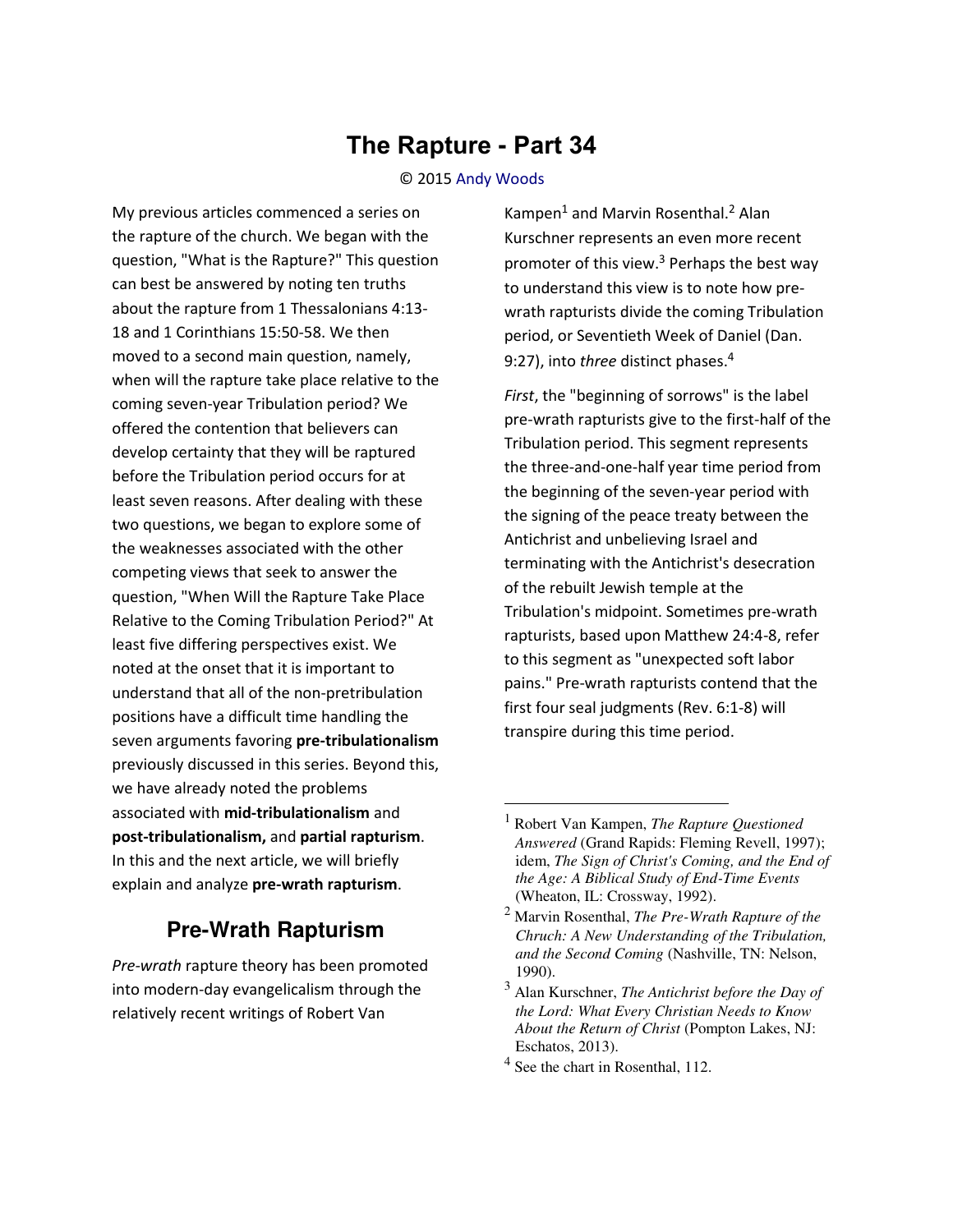*Second*, the next major section of the Tribulation period, according to pre-wrath rapturists, is called the "Great Tribulation." This segment will begin with the desecration of the temple by the Antichrist at the Tribulation's midpoint when he will erect a pagan statue in the rebuilt Jewish temple (Dan. 9:27; 12:11; Matt. 24:15; 2 Thess. 2:3-4; Rev. 13:15). Apparently, this segment will be initiated with the opening of the fifth seal judgment (Rev. 6:9-11) and will conclude with the opening of the sixth seal judgment (Rev. 6:12-17). This section will last roughly twentyone months. During this time period, both the wrath of Satan and man through the Antichrist will be brought forth in an unprecedented manner (Matt. 24:21-22; Rev. 12:12-17). It is during this period of time that the restrainer (2 Thess. 2:6-7), who pre-wrath rapturists interpret as Michael the Archangel, will stand aside and cease from restraining evil and satanic lawlessness.<sup>5</sup> Rosenthal notes:

Speaking of this one who will hinder the Antichrist, Paul said, "only he who now *hindereth* will continue to hinder until he be taken out of the way" (2 Thess. 2:7). The word *hindereth* means *to hold down*, and the phrase *taken out of the way* means *to step aside*. Therefore, the one who had the job of hindering the Antichrist will step aside; that is, he will no longer be a restraint between the antichrist and those the Antichrist is persecuting.<sup>6</sup>

Pre-wrath rapturists are careful to note that only the wrath of man through the Antichrist or Satan's wrath have been exhibited up until this point of the Tribulation period. In other words, the wrath of God will be absent from the Tribulation period's first sixty-three months.

*Third*, the final section of the Tribulation period, according to pre-wrath rapturists, is known as the "Day of the Lord." The opening of the sixth seal judgment (Rev. 6:12-17), with its cosmic disturbances, will herald the rapidly approaching Day of the Lord. The Day of the Lord will begin with the opening of the seventh seal judgment (Rev. 8:1-6) and will continue as the angels sound the various trumpet judgments (Rev. 8:7-11:19). It too will last twenty-one months, and it is during this segment that the world for the first time will experience divine wrath during Daniel's Seventieth Week. Pre-wrath rapturists are also quick to note that God's wrath is not mentioned in the Book of Revelation until the events surrounding the sixth seal judgment (Rev. 6:16-17). The rapture will occur prior to the Day of the Lord. Pre-wrath rapturists place the rapture at this juncture since they maintain that the Bible only promises that believers will be delivered from God's wrath (1 Thess. 1:10; 5:9; Rom. 5:9) rather than from tribulation. Since, according to this scheme, the wrath of God will not exist until the Tribulation period's final twenty-one months, the church will be present for the Tribulation period's first sixty-three months. Thus, the seventh seal judgment will not only launch the Day of the Lord, or the Tribulation period's final twenty-one months, but also the rapture of the church.

 $\overline{a}$ 

 $<sup>5</sup>$  Ibid., 256-61.</sup>

<sup>6</sup> Ibid., 257.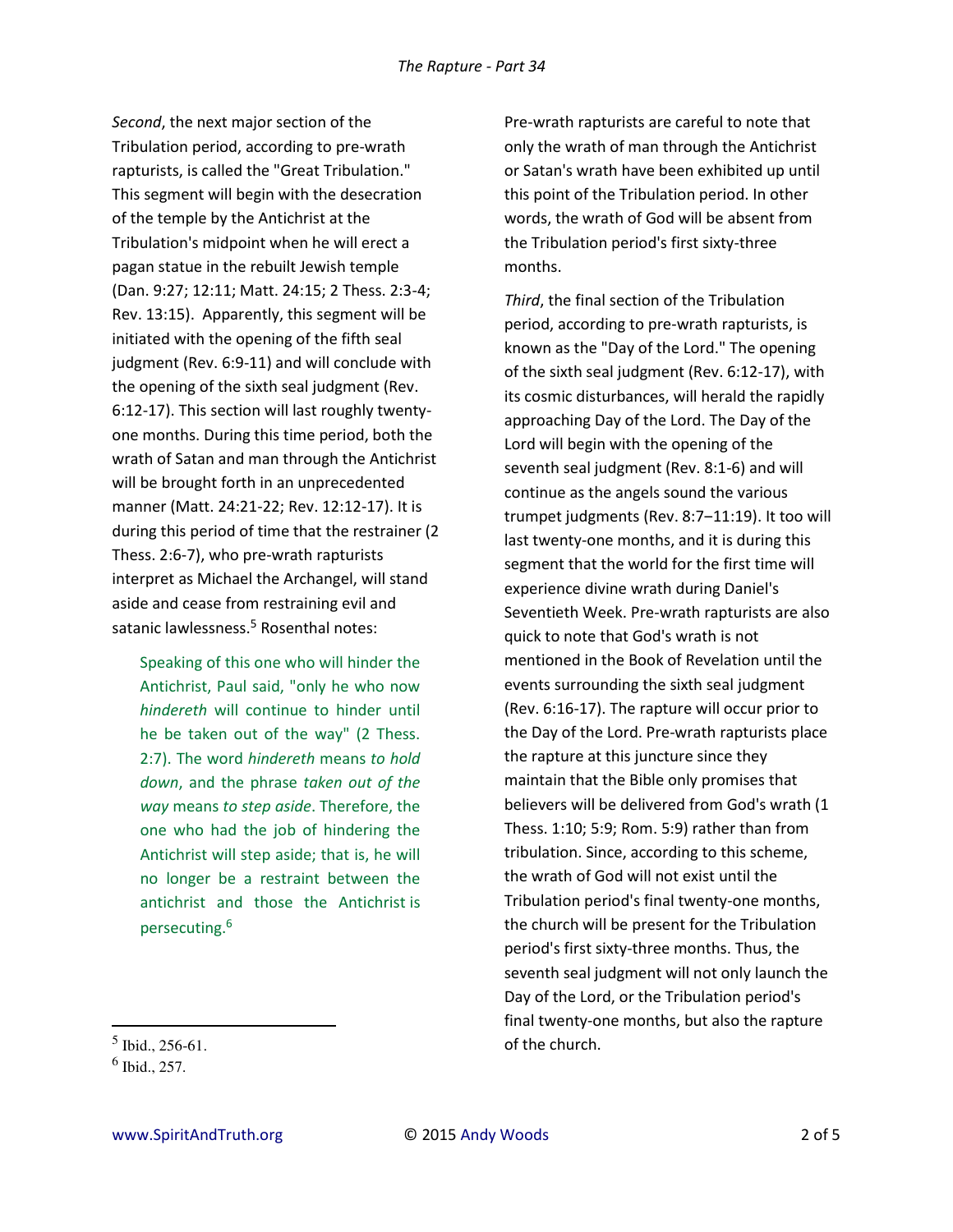While several excellent book-length and indepth refutations of pre-wrath rapturism are available, $^7$  the present brief critique will focus on only *seven* general problems with the prewrath rapture view. *First*, the pre-wrath rapture view places the church, a distinct spiritual organism, into Daniel's Seventieth Week, which is a time period when God will be exclusively dealing with national Israel (Dan. 9:24). Earlier in the series, we noted that the first of seven reasons why the church must be raptured before the Tribulation even begins is because the Tribulation period concerns God's unfinished program with Israel as given in the Seventy Week's prophecy rather than the church.<sup>8</sup> Since God deals with Israel and the church on a mutually exclusive basis, the church cannot be present for any of Daniel's Seventieth Week. The pre-wrath rapture view ignores this fundamental principle by placing the church into three quarters of Daniel's Seventieth Week, which represents a time period comprising God's program with national Israel. As Robert Lightner well observes, "The prewrath Rapture view is different from the normal pretribulational view in that it does not consistently distinguish between God's program with Israel and His

 $\overline{\phantom{0}}$ 

program with the church. The way it differs is that it has the church in Israel's seventieth week..."<sup>9</sup> George Zeller similarly offers the following excellent analysis:

The Pre-Wrath view **CONFUSES** the mysterious and parenthetical nature of the Church Age. It confuses CHURCH HISTORY with ISRAELITE HISTORY. God has a program for the Church and God has a distinct program for His people Israel. The two must not be confused. The clearest and most complete chronological prophecy that God has given to us is the 70-week prophecy in Daniel 9:24-27. These 70 weeks involve 490 years of **Jewish history**: "Seventy weeks are determined **UPON THY PEOPLE AND UPON THY HOLY CITY**." These 490 years pertain to the Jews and to Jerusalem, not to the Church. Of the 490 years, the last seven years are yet unfulfilled. After the first 69 weeks the Messiah was cut off and we know that the Church Age began less than two months after the Messiah was cut off. Daniel's 70th week has remained unfulfilled for nearly 2000 years. The prophetic time clock has stopped ticking for all these years. The clock stopped ticking after the 69th week and has not yet resumed ticking. How can we explain this large 2000 year gap between the 69th week and the 70th week? The answer is revealed on the pages of the New Testament. DURING

 $\overline{a}$ 

<sup>7</sup> Arnold G. Fruchtenbaum, *A Review of Marvin Rosenthal's Book "the Pre-Wrath Rapture of the Church"* (San Antonio, TX: Ariel, 1991); Paul S. Karleen, *The Pre-Wrath Rapure of the Church: Is It Biblical?* (Langhorne, PA: BF Press, 1991); Renald E. Showers, *The Pre-Wrath Rapture View: An Examination and Critique* (Grand Rapids: Kregel, 2001). See also George Zeller, "Pre-Wrath Confusion," online: [http://www.middletownbiblechurch.org/proph/prew](http://www.middletownbiblechurch.org/proph/prewrath.htm) [rath.htm,](http://www.middletownbiblechurch.org/proph/prewrath.htm) accessed 01 September 2015.

<sup>&</sup>lt;sup>8</sup> See part 11 of this series.

<sup>9</sup> Robert Lightner, *Last Days Handbook: A Complete Guide to the End Times, Including the Meaning of the Year 2000 in Bible Prophecy*, rev. ed. (Nashville: Thomas Nelson, 1997), 95.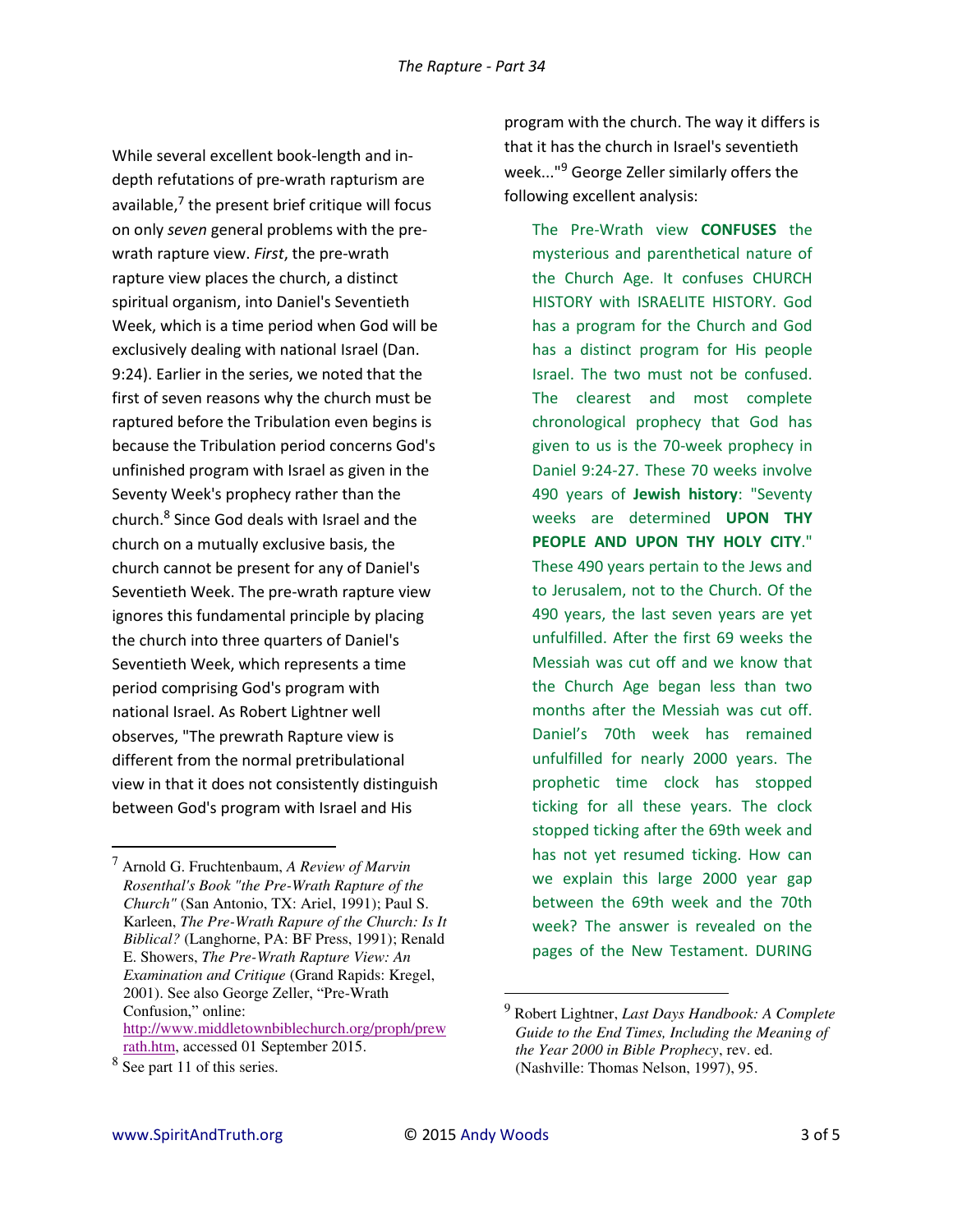THIS 2000 YEAR GAP GOD IS INVOLVED IN THE FOLLOWING PROGRAM: 1. He is building His Church (Matt. 16:18; Acts 2:47). 2. He is taking out a people for His Name (Acts 15:14). 3. He is bringing in the fullness of the Gentiles (Rom. 11:25). 4. He is placing believers into a living organism (1 Cor. 12:13). 5. He is saving a "showcase" that will eternally display His matchless grace (Eph. 1:7).6. He is manifesting Himself through His body which is upon the earth (1 Tim. 3:15-16). Just as the Church had an abrupt beginning on the day of Pentecost shortly after the conclusion of the 69th week, so it should be expected that the Church will have an abrupt removal shortly before the beginning of the 70th week. The Pretribulational model harmonizes perfectly with Daniel's 70th week prophecy while at the same time recognizing the parenthetical and mysterious nature of the Church Age. It is "mysterious" in the sense that Church truth was unrevealed on the pages of the Old Testament and the Church Age was not foreseen by the prophets. The Old Testament prophets did not tell us about the gap simply because they did not see the gap. It was unrevealed to them. They saw only the two mountain peaks which represent the first and second comings of Christ but they did not see the large valley in between. The Pre-Wrath view sees the Church as being on earth during a large part of Daniel's 70th week (the Church will be on earth, according to Rosenthal's charts, for approximately 3/4 of the last

seven years, or approximately five years or more). This mixes up and **confuses** God's purpose for Israel and God's purpose for the Church. THE CHURCH HAS NEVER AND WILL NEVER BE PRESENT ON EARTH DURING ANY OF ISRAEL'S 70 WEEKS. The Church began after the 69th week ended and the Church will be raptured before the 70th week begins. $10$ 

*Second*, the pre-wrath rapture of the church denies the imminent return of Christ. Earlier in this series we noted how the rapture is the very next event on the prophetic horizon.<sup>11</sup> It is a signless event that can transpire at any moment. This is why the New Testament constantly exhorts New Testament believers to be looking for Christ's imminent return in the rapture (John 14:3; 1 Thess. 1:10; 4:15; 1 Cor. 1:7; 15:51; Philip. 3:20; Titus 2:13; Jas. 5:8) rather than to be focused on the Antichrist, the rebuilding of the Temple, or some other prophetic sign as the very next event on the prophetic horizon. The pre-wrath rapture of the church, by placing the rapture in the middle of the second half of the Tribulation period, denies the idea that the rapture is imminent and in fact can happen today. An entire prophetic scenario consisting of roughly three-fourths of the Tribulation period must first transpire according to prewrath rapturism. Kessinger well explains the signs that first must transpire before the rapture can occur according to the pre-wrath rapture scheme and how this notion

 $\overline{a}$ 

<sup>10</sup> Zeller, "Pre-Wrath Confusion," 5-6.

 $11$  See part 9 of this series.